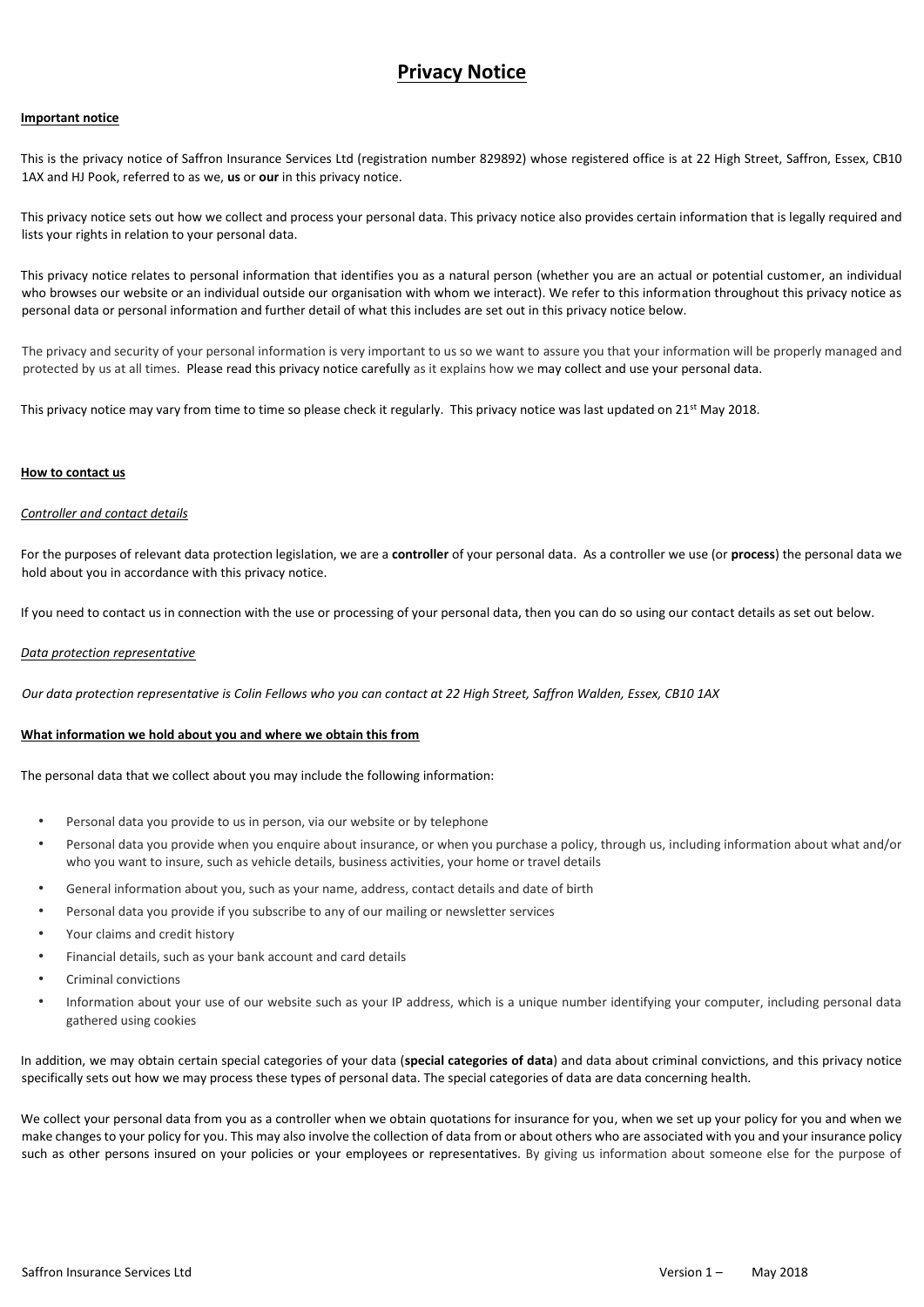arranging insurance for them under your policy such as named driver, employee or travel companion etc. you confirm that you have their permission to do so and that you have shared this privacy notice with them.

By asking us to arrange a contract of insurance for you where this involves passing information to us relating to children, you confirm to us that in doing so you are the responsible guardian of the child.

We also collect information from publically available sources and third party databases made available to the insurance industry for the purposes of reducing fraud and financial crime as well as any other third party databases where your personal data may be held, provided such third parties have lawful bases on which to share such personal data with us.

# **How we use your personal data and the lawful basis for doing so**

# *Where we are relying on a basis other than consent*

We may rely on one or more of the following legal bases when processing your personal data for the following purposes:

| Purposes for which we process your personal data                                                                                                                                                                                                  | The basis on which we can do this (this is what the law allows)                                |
|---------------------------------------------------------------------------------------------------------------------------------------------------------------------------------------------------------------------------------------------------|------------------------------------------------------------------------------------------------|
| In order to perform our contractual obligations to you. This would include our<br>fulfilling your requests for insurance services (including obtaining insurance<br>for you, fulfilling requests for mid-term adjustments and obtaining renewals) | The processing is necessary in connection with any contract that you<br>may enter into with us |
| To administer your account, including financial transactions for insurance                                                                                                                                                                        | The processing is necessary in connection with any contract that you                           |
| broking                                                                                                                                                                                                                                           | may enter into with us                                                                         |
| To assist in the prevention and reduction of fraud and other financial crime                                                                                                                                                                      | The processing is necessary for us to comply with the law and our legal<br>requirements        |
| In the interests of security and to improve our service, telephone calls you                                                                                                                                                                      | The processing is necessary to pursue our legitimate interest in the                           |
| make to us may be monitored and/or recorded                                                                                                                                                                                                       | management and operation of our business                                                       |
| To let you know about similar products and services that may be of interest to                                                                                                                                                                    | The processing is necessary to pursue our legitimate interest in                               |
| you                                                                                                                                                                                                                                               | operating our business                                                                         |

# *Special categories of data and criminal convictions*

We may also need to collect special categories of data from you, such as information about health, in order to perform our contractual obligations to you. The lawful basis on which we can do this is that the processing is necessary for reasons of substantial public interest relating to insurance. We may also collect information on criminal convictions which we may share with third parties. The lawful basis on which we can do this is that the processing is necessary for reasons of substantial public interest relating to insurance.

#### **Who we pass your personal data to**

We may need to pass your personal data to other companies which may include:

- Other companies or brands within our group of companies, for example if we are unable to provide a suitable insurance policy on request or at renewal we will check if any of our associated group companies can provide you with suitable cover
- The insurers, intermediaries and third party service providers that we use for the purpose of arranging and administering your insurance policy. This may also include risk management assessors, uninsured loss recovery agencies, premium finance providers and other third parties involved (directly or indirectly) in the administration of your insurance and its associated benefits
- Firms that provide administration and processing services to us or on our behalf under contract in order to complete activities such as claims handling, IT systems and administrative services and other activities set out in this privacy notice, as well as support activities such as finance and auditing services
- Organisations that have a specific role laid out in law, such as statutory bodies, regulatory authorities and other authorised bodies
- Other organisations where we have a duty to or are permitted to disclose your personal information by law, for example if we received a valid request from the police or other third party organisation in the interest of preventing and detecting crime
- Fraud prevention agencies and operators of registers available to the insurance industry to check information and prevent fraud
- Credit reference agencies to check your credit history. This check will be recorded on your credit reference file without affecting your ability to apply for credit or other financial products
- Third parties we use to recover money you may owe us or to whom we may sell your debt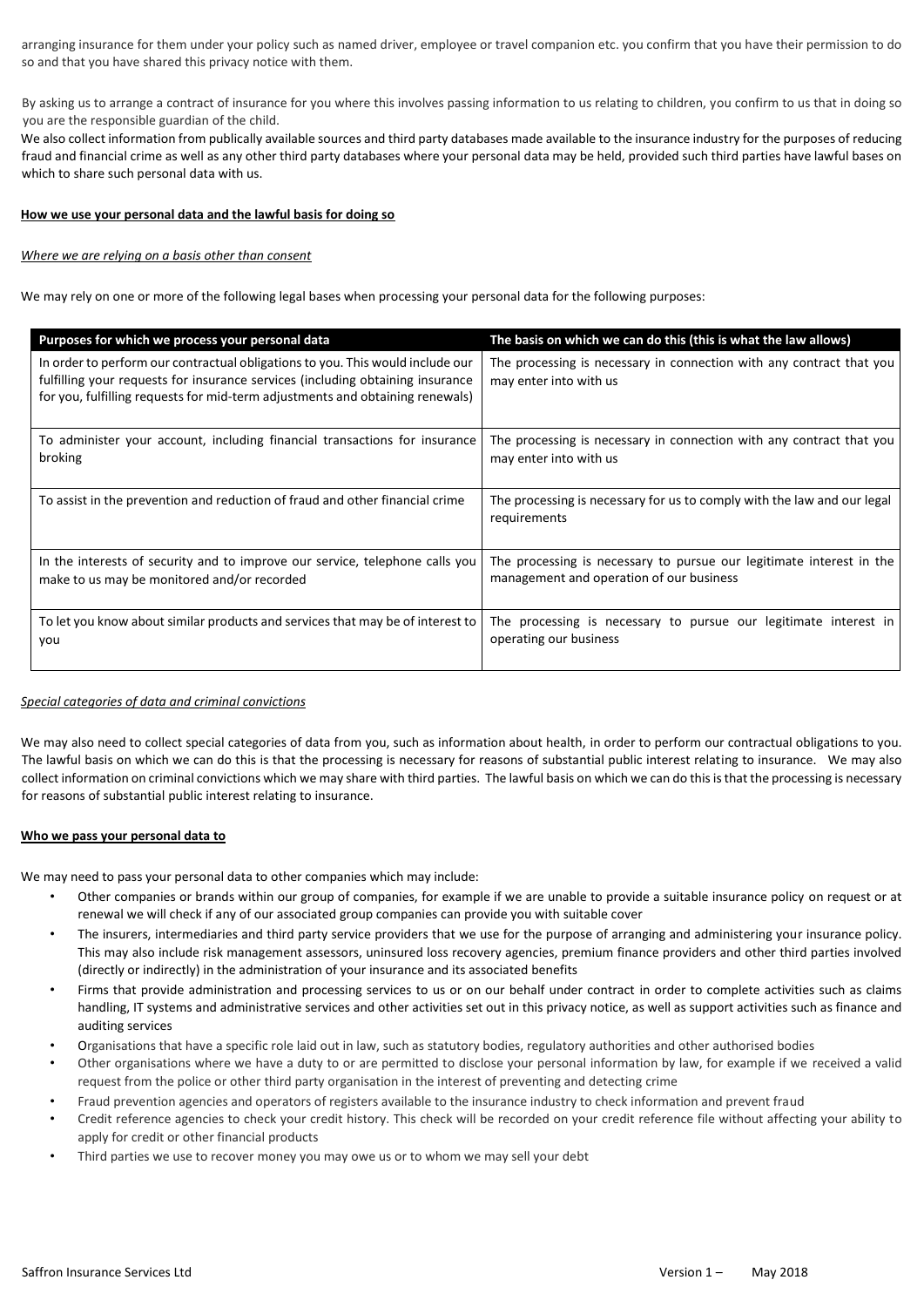• Another company, if our business or part of it is bought or taken over by that company to make sure your insurance policy can continue to be serviced or as part of preliminary discussions with that company about a possible sale or take over

The information you share with us may be transferred by us or any of the types of firms or organisations we have noted above, to other countries in order for processing to take place, including locations outside of the UK and the European Union. We will only do so if there are adequate levels of protection in place as required by applicable data protection laws.

# **Accessing our website and cookies**

When you visit one of our websites we may collect information from you, such as your email address, IP address and other online identifiers. This helps us to track unique visits and monitor patterns of customer website traffic, such as who visits and why they visit. We use third parties to collate IP addresses to help us understand our Internet traffic data and data regarding your browser type and computer. We may also use web usage information to create statistical data regarding the use of our website. We may then use or disclose that statistical data to others for marketing and strategic development purposes, but no individuals will be identified in such statistical data.

We may use cookies and/or pixel tags on some pages of our website. A cookie is a small text file sent to your computer. A pixel tag is an invisible tag placed on certain pages of our website, but not on your computer. Pixel tags usually work together with cookies to help us to give you a more tailored service. We also use cookies and pixel tags in our email communication to personalise the email and track whether the email has been opened and whether the recipient has used any website links contained in the email communication. This allows us to monitor and improve our email communications and website. Useful information about cookies, including how to remove them, can be found at http://allaboutcookies.org.

Internet browsers normally accept cookies by default, although it's possible to set a browser to reject cookies. We'll ask your permission before using any cookie that's not essential to the email or the use of the website. However, refusing to accept cookies may restrict your use of our website and/or delay or affect the way in which our website operates. You can find more information on cookies when you visit our website.

The open nature of the internet is such that data may flow over networks without security measures, and may be accessed and used by people other than those for whom the data is intended. While this is outside of our control, we do take the protection of your information very seriously and aim to apply appropriate levels of security at all times.

# **Your Rights**

We will only store your data for as long as is necessary to comply with the requirements of your insurance contract(s) and any legal obligations or lawful processing conditions that may exist as a result. You have a number of rights concerning the personal information we use, which you may ask us to observe. In some cases even when you make a request concerning your personal information, we may not be required, or be able to carry out your request as this may result in us not being able to fulfil our legal and regulatory obligations under the lawful processing conditions under which we hold your data or because there is a minimum statutory period of time for which we have to keep you information. If this is the case, we'll let you know our reasons.

You can ask us to:

- Provide a copy of your personal information
- Correct or delete unnecessary or inaccurate personal information
- Restrict or to object to the use of your personal information at any time
- Object to any automated decision, including profiling which may have been used by insurers when underwriting your quotation. Where an automated decision has been made we will advise you of this and of your rights
- Provide your personal data in a structured, commonly used and machine-readable format and to have your personal data transferred to another controller. This right only applies where our processing of your personal data is automated and the processing took place initially with your consent or for the performance of a contract with you
- Where we rely on your consent to use your personal information, you can withdraw that consent at any time. Where your consent is withdrawn, your previous consent will remain valid in respect of our use of your information prior to the date you withdrew it, or if any marketing material has been sent prior to you advising that you don't want us to contact you again

If you have any questions or concerns about this privacy notice or your data protection rights please contact us using our details set out at the beginning of this privacy notice.

You also have the right to make an enquiry or to complain to the Information Commissioner's Office (ICO) if you are unhappy with our use of your data, or if you think we have breached a legal requirement. Further details about the ICO are available at: www.ico.org.uk.

#### **How we contact you about other products and services**